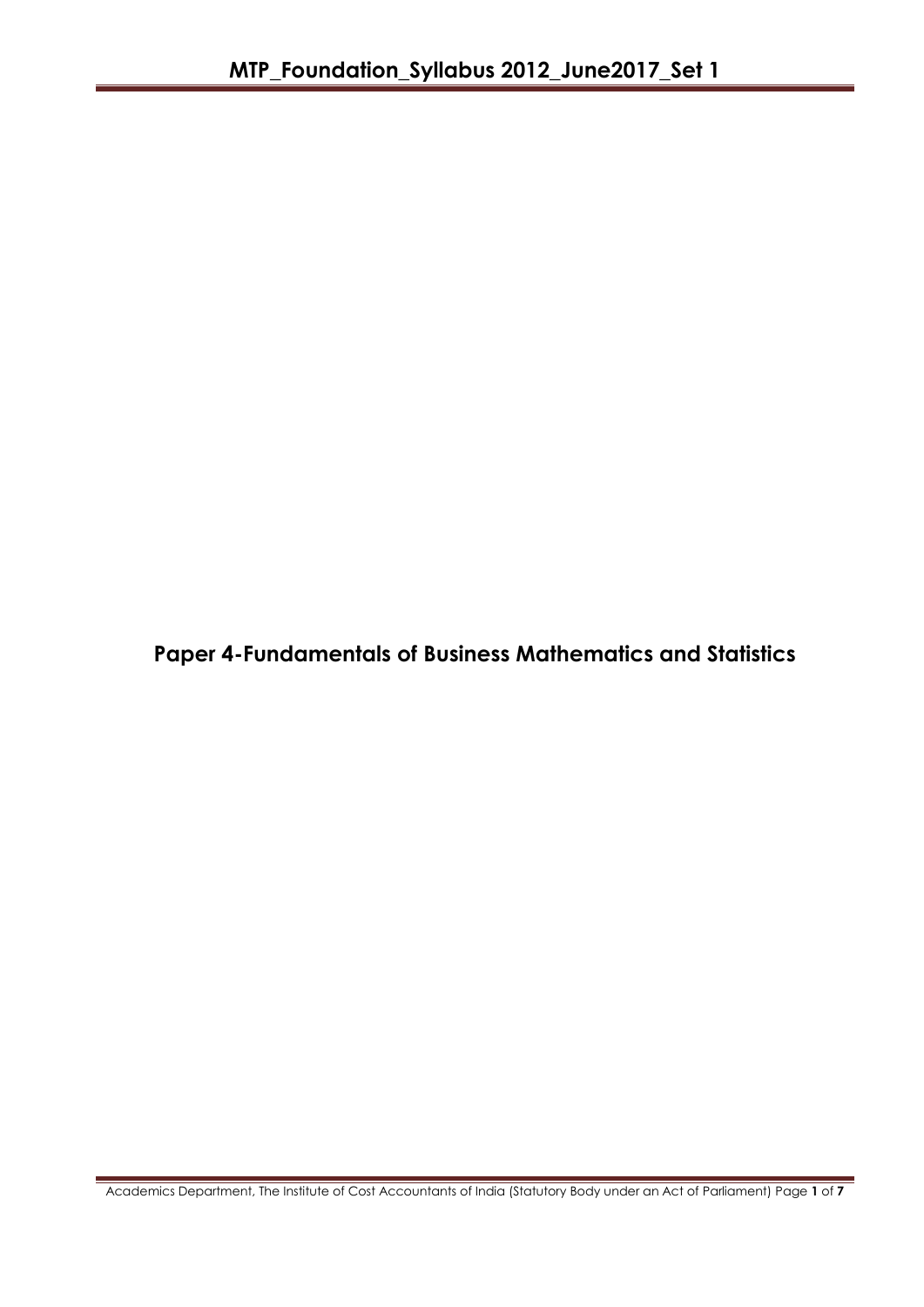## **SET - I**

# **Paper 4-Fundamentals of Business Mathematics and Statistics**

**Full Marks: 100 Time allowed: 3 Hours**

**Section – A (Fundamentals of Business Mathematics)**

- **I. Answer any two questions. Each question carries 5 marks [2 × 5 = 10]**
- **1. In a class containing 50 students, 15 play tennis, 20 play cricket and 20 play Hockey, 3 play Tennis and Cricket, 6 play Cricket and Hockey and 6 play Tennis and Hockey, 7 play no game at all. How many play Cricket, Tennis and Hockey?**
- **2. Find two positive numbers whose product is 16 having minimum sum.**
- **3.** The total cost function of a firm is  $c = \frac{1}{6}$  $\frac{1}{3}$  **x**<sup>3</sup> – 3**x**<sup>2</sup> + 10**x** + 10 where c is the total cost and **x** is output.

A tax at the rate of  $\bar{\tau}$  2 per unit of output is imposed and the producer adds it to his cost. If the **market demand function is given by** *p* **= 2512 – 3***x***, where** *p* **is the price per unit of output. Find the profit maximizing output and hence the price.**

**II. Answer any two questions. Each question carries 3 marks [2 × 3 = 6]**

4. If 
$$
\frac{\sqrt{a} - \sqrt{b}}{\sqrt{a} + \sqrt{b}} = \frac{1}{2}
$$
 prove that  $\frac{a^2 + ab + b^2}{a^2 - ab + b^2} = \frac{91}{73}$ 

- **5. Show that**  b)<sup>a</sup>  $(x^c)^b$   $(x^a)^c$  $\overline{c}$   $\wedge$   $\overline{\vee}$   $\overline{a}$   $\wedge$   $\overline{\vee}$   $\overline{b}$  $x^b$   $(x^c)$   $(x^c)$  $\left(\frac{x^{b}}{x^{c}}\right)^{\alpha} \times \left(\frac{x^{c}}{x^{\alpha}}\right)^{\beta} \times \left(\frac{x^{\alpha}}{x^{b}}\right)^{\beta}$ **= 1**
- **6.** Find the matrix 'X' where  $AX = B$  and  $A = \begin{bmatrix} 1 & 2 \\ 0 & 4 \end{bmatrix}$  $\begin{pmatrix} 1 & 2 \\ 9 & 4 \end{pmatrix}$  and B =  $\begin{pmatrix} 3 & 12 \\ 13 & 52 \end{pmatrix}$  $\begin{pmatrix} 3 & 12 \\ 13 & 52 \end{pmatrix}$
- **III.** Choose the correct answer  $[5 \times 1 = 5]$
- 
- **7. If the numerator is multiplied by it becomes equal to 1 however if 2 is deducted from**  denominator it becomes equal to 1. The number is
	- **(a) 5/7**
	- **(b) 3/7**
	- **(c) 5/8**
	- **(d) 1/3**
- 8. **If**  $n_{p_3} = 120$  then  $n =$ 
	- **(a) 8**
	- **(b) 4**
	- **(c) 6**
	- **(d) None of these**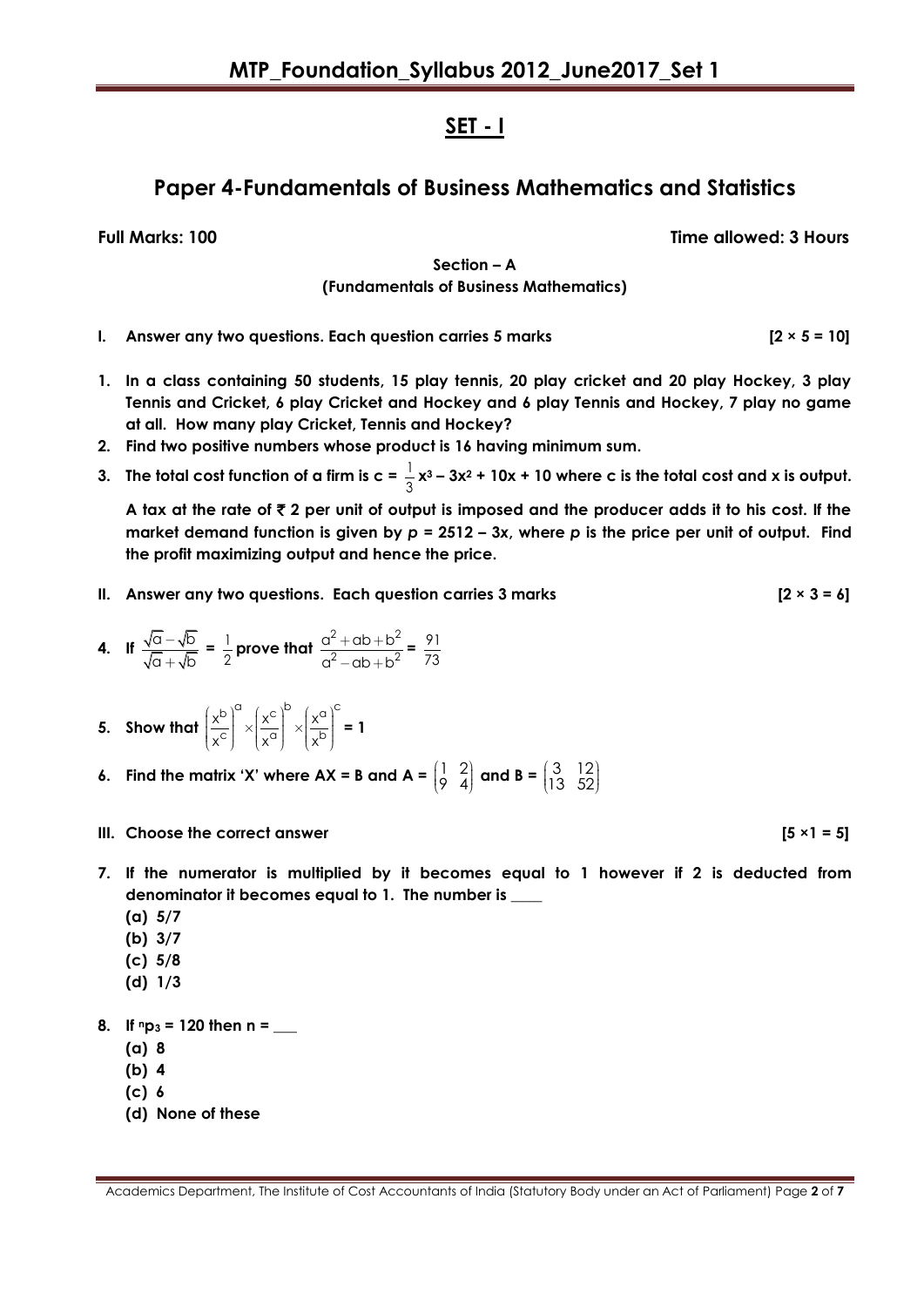- **9.** If  $A = \begin{pmatrix} 2 \\ 4 \end{pmatrix}$ 4 3  $\begin{pmatrix} 2 & 3 \\ 4 & 5 \end{pmatrix}$  then transpose of the transpose of A =  $\_\_$ 
	- **(a)**  2  $\begin{pmatrix} 2 & 5 \\ 4 & 3 \end{pmatrix}$
	- (b)  $\binom{2}{3}$  $\begin{pmatrix} 2 & 5 \\ 3 & 4 \end{pmatrix}$
	- 4
	- **(c)** 2 3  $\begin{pmatrix} 2 & 4 \\ 3 & 5 \end{pmatrix}$
	- **(d)**  2 4 3  $\begin{pmatrix} 2 & 3 \\ 4 & 5 \end{pmatrix}$

**10. Some money is distributed between A and B in the ratio 2:3. If A receives** `**72 then B receives –**

- $(a) \bar{z}$  90
- **(b)** ` **144**
- **(c)** ` **108**
- **(d) None of these**

**11. Set of even positive integers less than equal to 6 by selector method.**

- **(a) {x / < 6}**
- **(b) {x/x = 6}**
- **(c) {x/x ≤ 6}**
- **(d) None of these**
- **IV.** Fill in the blanks  $[5 \times 1 = 5]$
- **12. The C.I on a certain sum of money for 2 years at 8% p.a. compounded annually is** ` **1040. The sum is \_\_\_\_\_\_**
- **13. If 3,** *x***, 27 are in continued proportion then** *x* **= \_\_\_\_\_\_**
- **14. If A and B are two sets then**  $A \cap (B A)$  is
- **15.** If  $\begin{pmatrix} 2 & 1 & 4 \\ 1 & 0 & 2 \end{pmatrix}$ 1 0 3 **then a<sup>22</sup> = \_\_\_\_\_\_**

**16.** If  $y = (\sqrt{x} + 1)^2$  then  $\frac{dy}{dx}$ dx **= \_\_\_\_\_\_\_\_**

- **V.** State whether the following statements are true or false  $[5 \times 1 = 5]$
- **17. If the ratio of two positive numbers is 4:5 and their L.C.M is 140 then the numbers are 35, 45.**
- **18. The number of different words that can be formed from the letters of the word "TRIANGLE" so that no two vowels come together is 36000.**
- **19. The total number of 9 digits numbers which have all different digits is 9 × 9 .**
- **20.**  $\begin{bmatrix} a & b \\ c & d \end{bmatrix}$  $\begin{pmatrix} a & b \ c & d \end{pmatrix}$  is called singular matrix if ac – bd = 0.

Academics Department, The Institute of Cost Accountants of India (Statutory Body under an Act of Parliament) Page **3** of **7**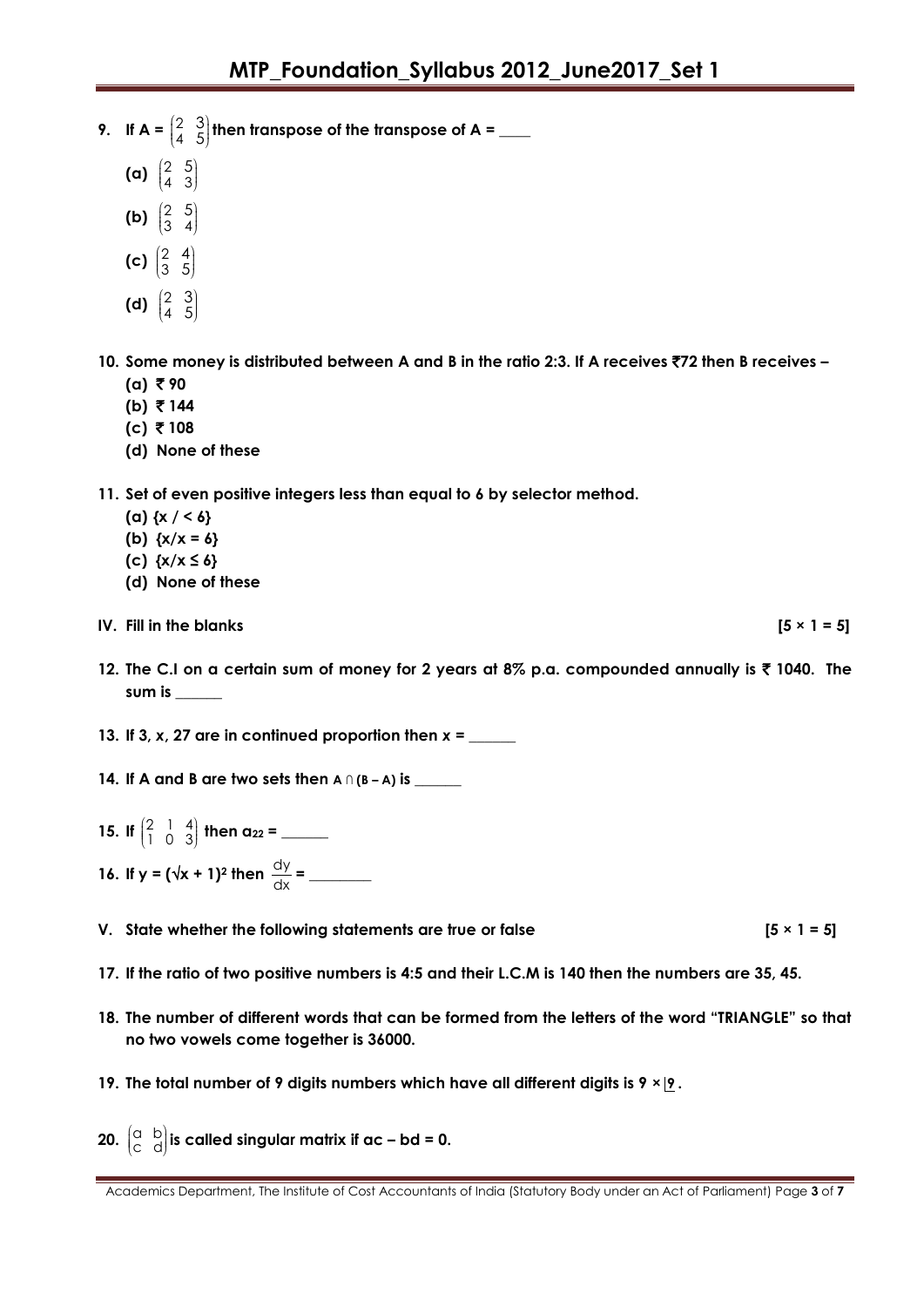#### **21. f and g are two continuous functions of their common domain D then f – g is continuous.**

#### **VI.** Match the following  $[5 \times 1 = 5]$

|     | $\left  \frac{22.}{5} \right $ If $\frac{a}{5} = \frac{b}{4} = \frac{c}{9}$ then $\frac{a+b+c}{c} =$ | А | $3 \times 2$ |
|-----|------------------------------------------------------------------------------------------------------|---|--------------|
| 23. | (A <sup>c</sup> ) <sup>c</sup>                                                                       | В |              |
| 24. | The order of a matrix is $2 \times 3$ then order of its transpose is ____                            | C |              |
| 25. | ${}^{11}C_{n-2}$ = 21 then n = _____                                                                 | D | А            |
|     | $\int_{2}^{6} \frac{dx}{2x+3} =$                                                                     | Ε | n            |

**VII. Answer the following in one (or) two steps [4 × 1 = 4]**

- **27.** Construct the truth table for " $p \rightarrow q$ ".
- **28. Draw the graph of**  $x + y \le 1$ **,**  $3x + y \ge 3$  $x \ge 0$ **,**  $y \ge 0$
- **29. In a class each student plays either Cricket (or) Foot Ball. If 50 students plays football, 30 students play Cricket while 15 students play both, then find number of students in a class.**

30. Evaluate 
$$
\lim_{x \to 12} \frac{x-12}{x^2-144}
$$

### **Section – B**

**(Fundamentals of Business Statistics)**

**VIII. Answer any Nine questions of the following. Each question carries 2 marks [9 × 2 = 18]**

- **1. The variables x and y are related by 5x+6y=70 and median of x is 8. What is the median of y?**
	- **(a) 4**
	- **(b) 4.5**
	- **(c) 6**
	- **(d) 5**
- **2. In Ogive, obscissa corresponding to ordinate N/2 is** 
	- **(a) Median**
	- **(b) 1st quartile**
	- **(c) 3rd quartile**
	- **(d) None**
- **3. The mean height of 8 students is 152 cm. Two more students of heights 143 cm and 156 cm join the group. New mean height is equal to**
	- **(a) 153**
	- **(b) 152.5**
	- **(c) 151.5**
	- **(d) 151**
- **4. (Class frequency) / (Width of the class) is defined as**
	- **(a) Frequency density**
	- **(b) Frequency distribution**
	- **(c) Both**
	- **(d) None**

Academics Department, The Institute of Cost Accountants of India (Statutory Body under an Act of Parliament) Page **4** of **7**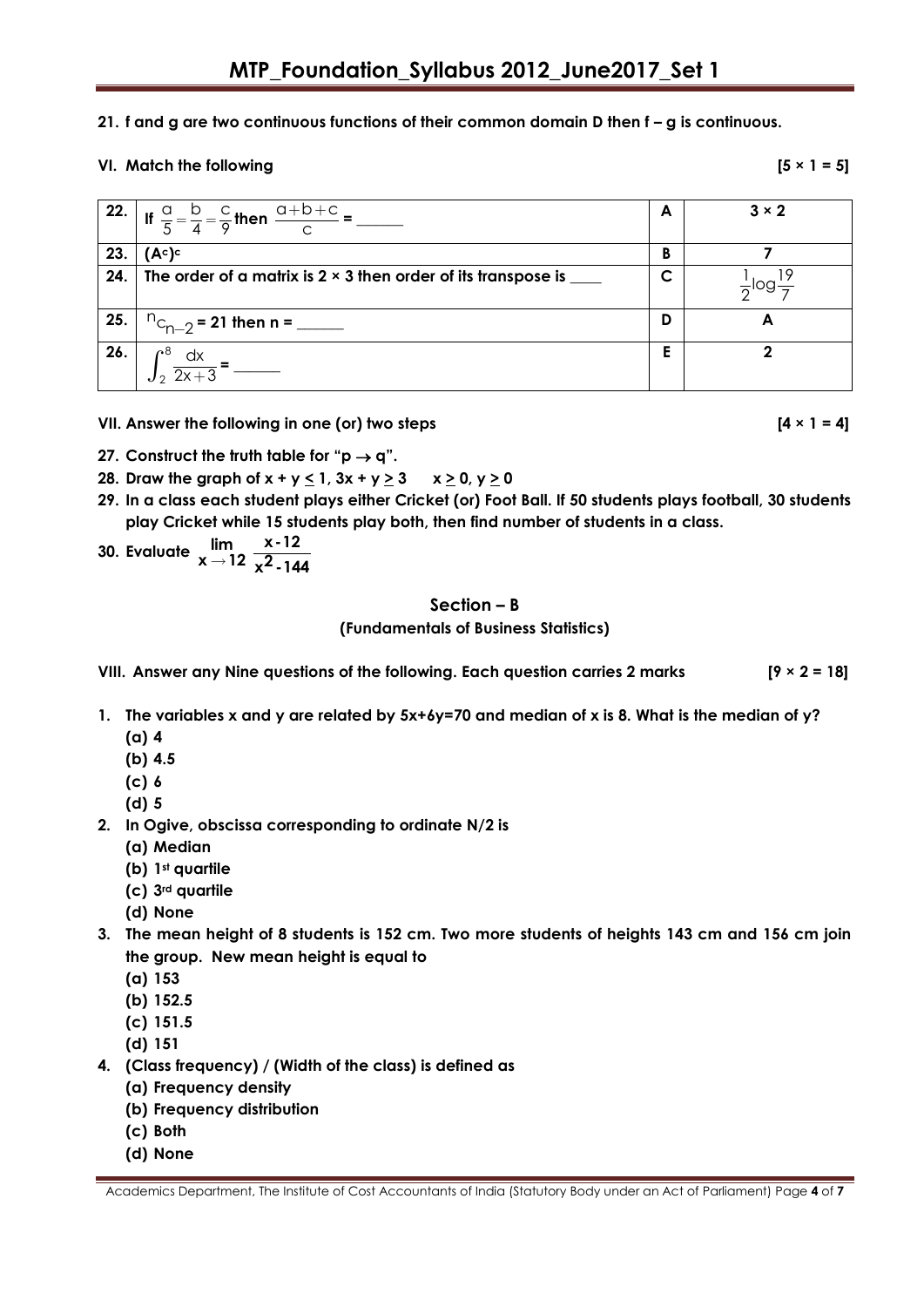- **5. For a moderately skewed distribution of marks in statistics for a group of 100 students, the mean mark and median mark were found to be 50 and 40. What is the modal mark?**
	- **a) 15**
	- **b) 20**
	- **c) 25**
	- **d) 30**
- **6.** If median = 12,  $Q_1 = 6$ ,  $Q_3 = 22$  then the coefficient of quartile deviation is
	- **a) 33.33**
	- **b) 60**
	- **c) 66.67**
	- **d) 70**
- **7. If the quartile deviation of x is 8 and 3x + 6y = 20, then the quartile deviation of y is**
	- **a) -4**
	- **b) 3**
	- **c) 5**
	- **d) 4**
- **8. The sum of the difference of rank is**
	- **a) 1**
	- **b) -1**
	- **c) 0**
	- **d) None**
- **9. If r = 0.6 then the coefficient of non-determination is**
	- **a) 0.4**
	- **b) -0.6**
	- **c) 0.36**
	- **d) 0.64**
- **10. The odds in favour of one student passing a test are 3:7. The odds against another student passing at are 3:5. The probability that both fall is**
	- **a) 7/16**
	- **b) 21/80**
	- **c) 9/80**
	- **d) 3/16**
- **11. What is the probability that a leap year selected at random would contain 53 Saturdays?**
	- **a) 1/7**
	- **b) 2/7**
	- **c) 1/12**
	- **d) ¼**
- **12. A and B are two events such that P(A) = 1/3, P(B)=1/4, P(A+B)=1/2 then P(B/A) is equal to**
	- **a)** 1  $\overline{4}$
	- **b) 1/3**
	- **c) ½**
	- **d) none of these**
- **IX. Answer any nine questions of the following. Each question carries 2 marks [9 × 2 = 18]**
- **1. Find the third decile for the numbers 15, 10, 20, 25, 18, 11, 9, 12.**

Academics Department, The Institute of Cost Accountants of India (Statutory Body under an Act of Parliament) Page **5** of **7**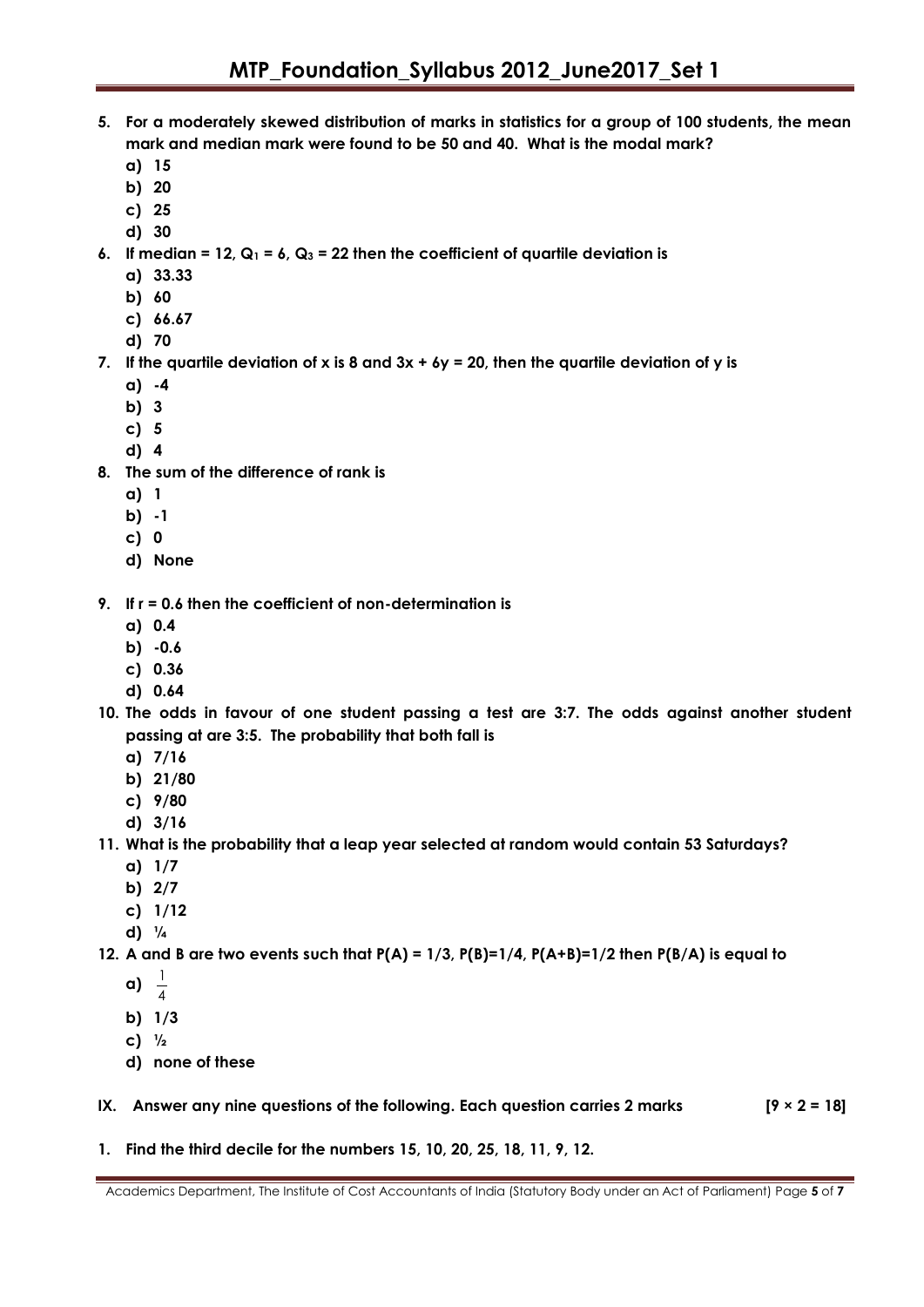- **2. What is the modal value for the numbers 4, 3, 8, 15, 4, 3, 6, 3, 15, 3, 4.**
- **3. A class of 40 students has an average of 56 marks in Math exam. But later on it was found that terms 48, 54 and 67 were misread as 68, 45 and 87. Find correct mean.**
- **4. If for two numbers, the mean is 25 and the Harmonic mean is 9, what is the geometric mean?**
- **5. In a Moderately Asymmetrical Distribution Compute M.D. and S.D. Given Q.D. = 50**
- **6. Three series with equal terms and equal Mean have S.D."s 6, 7, 8; Find combined S.D.**
- **7. If the median of 5, 9, 11, 3, 4, x, 8 is 6. Find the value of x.**
- **8. If two regression coefficients are 0.8 and 1.2 then what would be the value of coefficient of correlation?**
- **9. If**  $\bar{X} = 56.2$ ,  $\bar{Z} = 55$ ; Find M
- **10. 4 coins are tossed. Find the probability that at least one head turns up.**
- **11. If P(A)=1/4, P(B) = 1/2, P(AUB) = 5/8, then P(A**∩**B) is:**
- **12. The probability that a number selected at random from the set of numbers {1,2,3,….,100} is a cube is:**
- **X. Answer any FOUR of the following questions [4 × 6 = 24]**
- **(1) Draw a histogram of the following frequency distribution showing the number of boys in the register of a school.**

| וכעואפו טו ע אכווטטו. |                       |  |  |  |  |
|-----------------------|-----------------------|--|--|--|--|
| Age (in years)        | No. of boys (in '000) |  |  |  |  |
| $2 - 5$               | 15                    |  |  |  |  |
| $5 - 8$               | 20                    |  |  |  |  |
| $8 - 11$              | 30                    |  |  |  |  |
| 11-14                 | 40                    |  |  |  |  |
| 14-17                 | 25                    |  |  |  |  |
| 17-20                 | 10                    |  |  |  |  |

#### **2. Find mode**

| <b>Class interval</b> |    |    | below 10   10-15   15-20   20-25   25-30   above 30 |
|-----------------------|----|----|-----------------------------------------------------|
| <b>Frequency</b>      | 47 | 89 |                                                     |

**3. Find the standard deviation of the following series:**

| x            |    |  |  |
|--------------|----|--|--|
| 10           | 3  |  |  |
| 11           | 12 |  |  |
| 12           | 18 |  |  |
| 13           | 12 |  |  |
| 14           | 3  |  |  |
| <b>Total</b> | 48 |  |  |

**4. Given the bivariate data**

|  |  |  |                 | 2 6 4 3 2 2 8 4 |
|--|--|--|-----------------|-----------------|
|  |  |  | 7 2 1 1 2 3 2 6 |                 |

**Find Co-efficient of Correlation.**

**5. Compute i) Laspeyre"s, ii) Paasche"s iii) Dorbish and Bowley"s Price Index Numbers for the following data:**

| Commodity |  |
|-----------|--|
|           |  |

Academics Department, The Institute of Cost Accountants of India (Statutory Body under an Act of Parliament) Page **6** of **7**